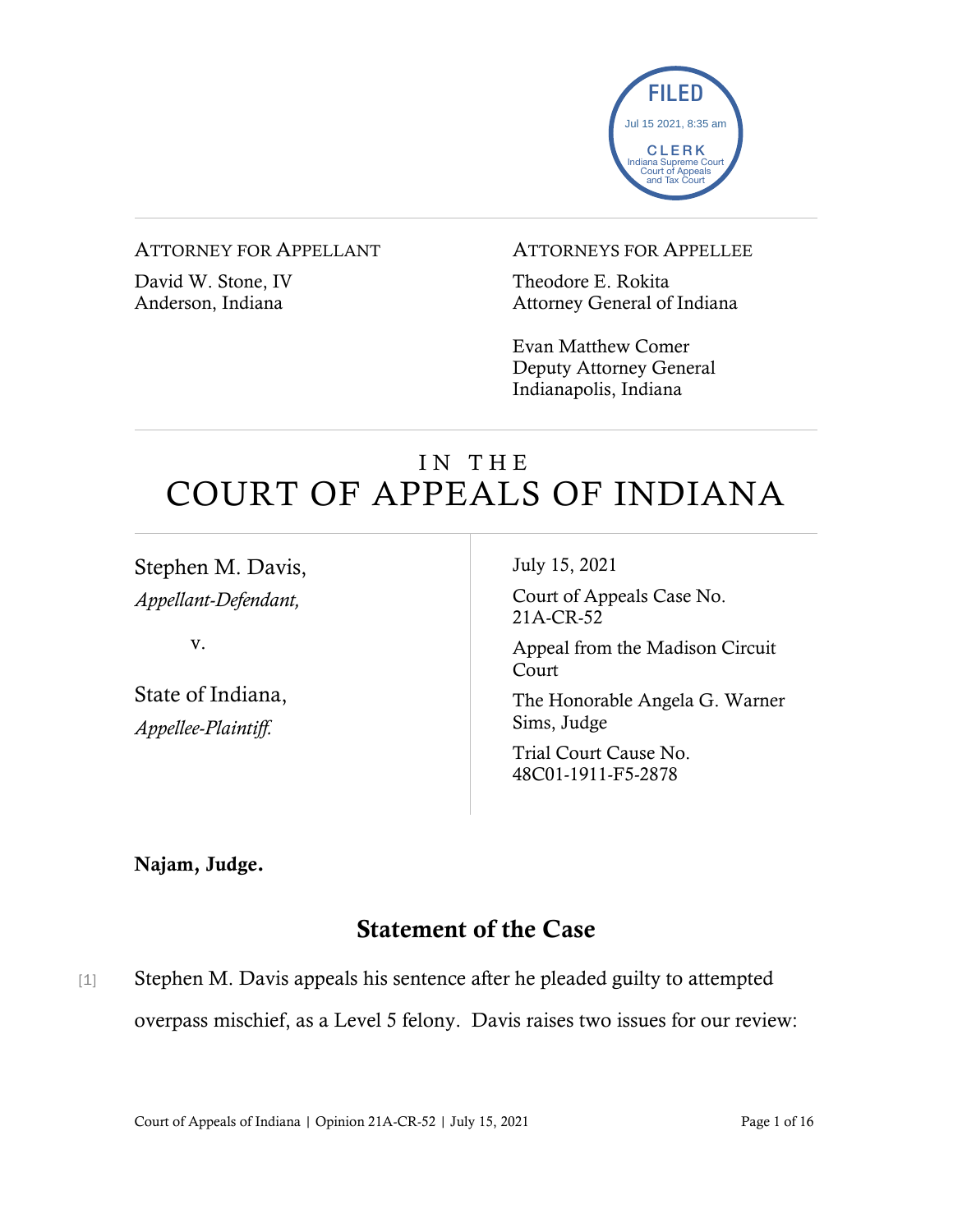- 1. Whether the trial court abused its discretion when it sentenced him.
- 2. Whether his sentence is inappropriate in light of the nature of the offense and his character.
- [2] We affirm.

## Facts and Procedural History

- [3] At approximately 5:45 p.m. on November 4, 2019, Davis threw a bicycle off an overpass onto Interstate-69 in Anderson. Davis then called 9-1-1, reported his actions, and waited for officers to come. Once an officer arrived, Davis admitted that he had thrown the bicycle off the overpass in "an attempt to make a vehicle crash and cause death." Appellant's App. Vol. 2 at 15. He further reported that he "regretted" that the bicycle had not caused "a ten car pile up and bodies on the ground." *Id*. And Davis informed the officer that he had thrown another bicycle off the overpass earlier that day, which struck a vehicle. Davis then told the officer that he wanted to get arrested so that he would be guaranteed "housing and food." *Id*. The State arrested Davis and charged him with one count of attempted overpass mischief, as a Level 5 felony.
- [4] Following his arrest, Davis was initially placed in the custody of the Madison County Sheriff's Department. However, while there, Davis threw feces on staff and destroyed more than seven thousand dollars' worth of electronics. *See id*. at 27. As a result, Davis was moved to the Department of Correction.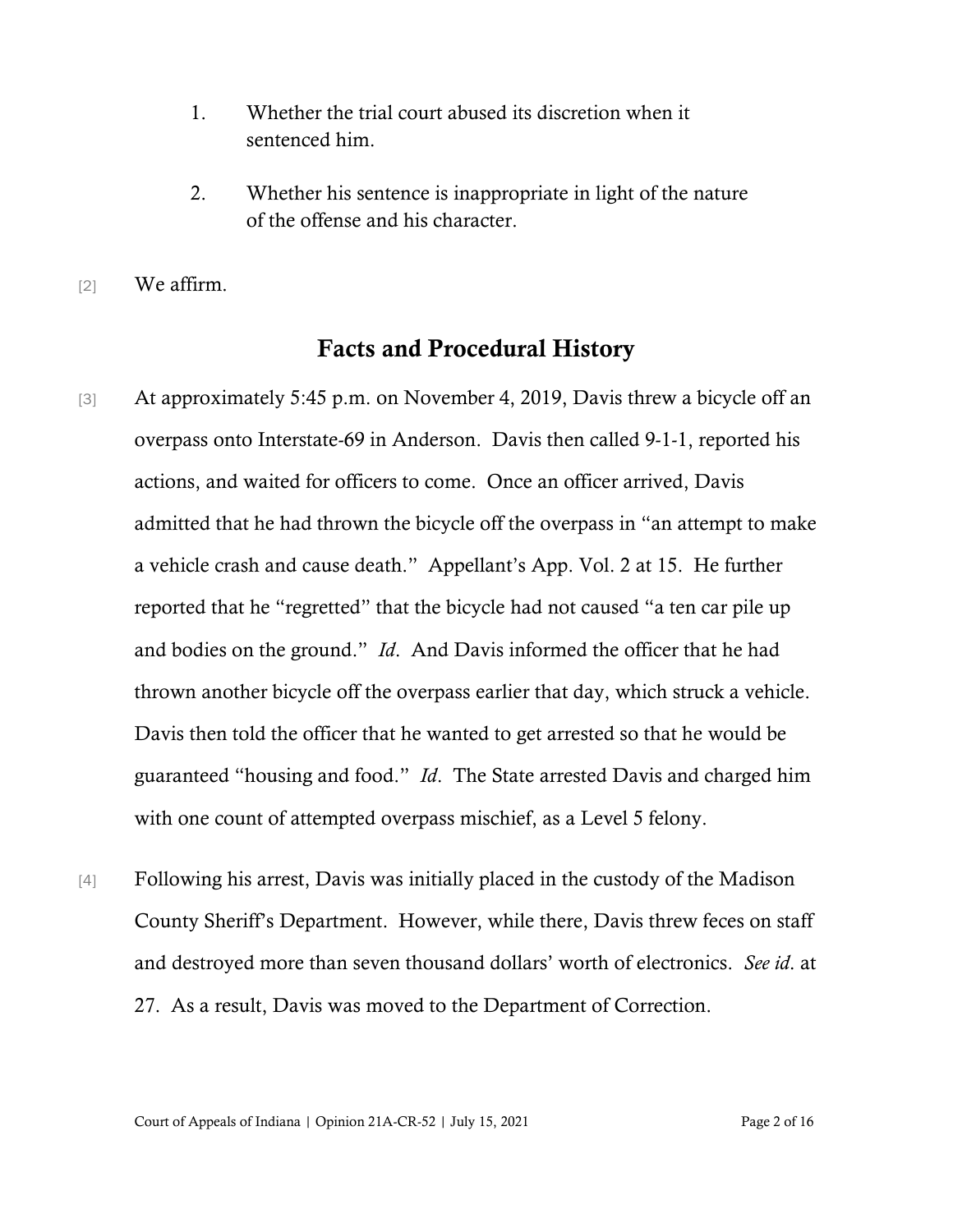- [5] Davis ultimately pleaded guilty as charged without the benefit of a plea agreement. Specifically, Davis admitted that he had attempted to cause bodily injury by throwing a bicycle from the overpass. *See* Tr. at 11. He further admitted that he had thrown a second bicycle off the overpass earlier that same day. The trial court accepted Davis' guilty plea and entered judgment of conviction accordingly.
- [6] At a sentencing hearing, the court identified as aggravating factors Davis' criminal history, the statements Davis had made to the officer following the offense, and that the facts of the offense were more than what was necessary to find him guilty. And the court identified as mitigating factors Davis' guilty plea and his history of mental health issues. However, the court noted that Davis had failed to seek treatment for those mental health issues. As such, the court sentenced Davis to five years executed in the Department of Correction. This appeal ensued.

# Discussion and Decision

### *Issue One: Abuse of Discretion in Sentencing*

[7] Davis first contends that the trial court abused its discretion when it sentenced him. Sentencing decisions lie within the sound discretion of the trial court. *Cardwell v. State*, 895 N.E.2d 1219, 1222 (Ind. 2008). An abuse of discretion occurs if the decision is "clearly against the logic and effect of the facts and circumstances before the court, or the reasonable, probable, and actual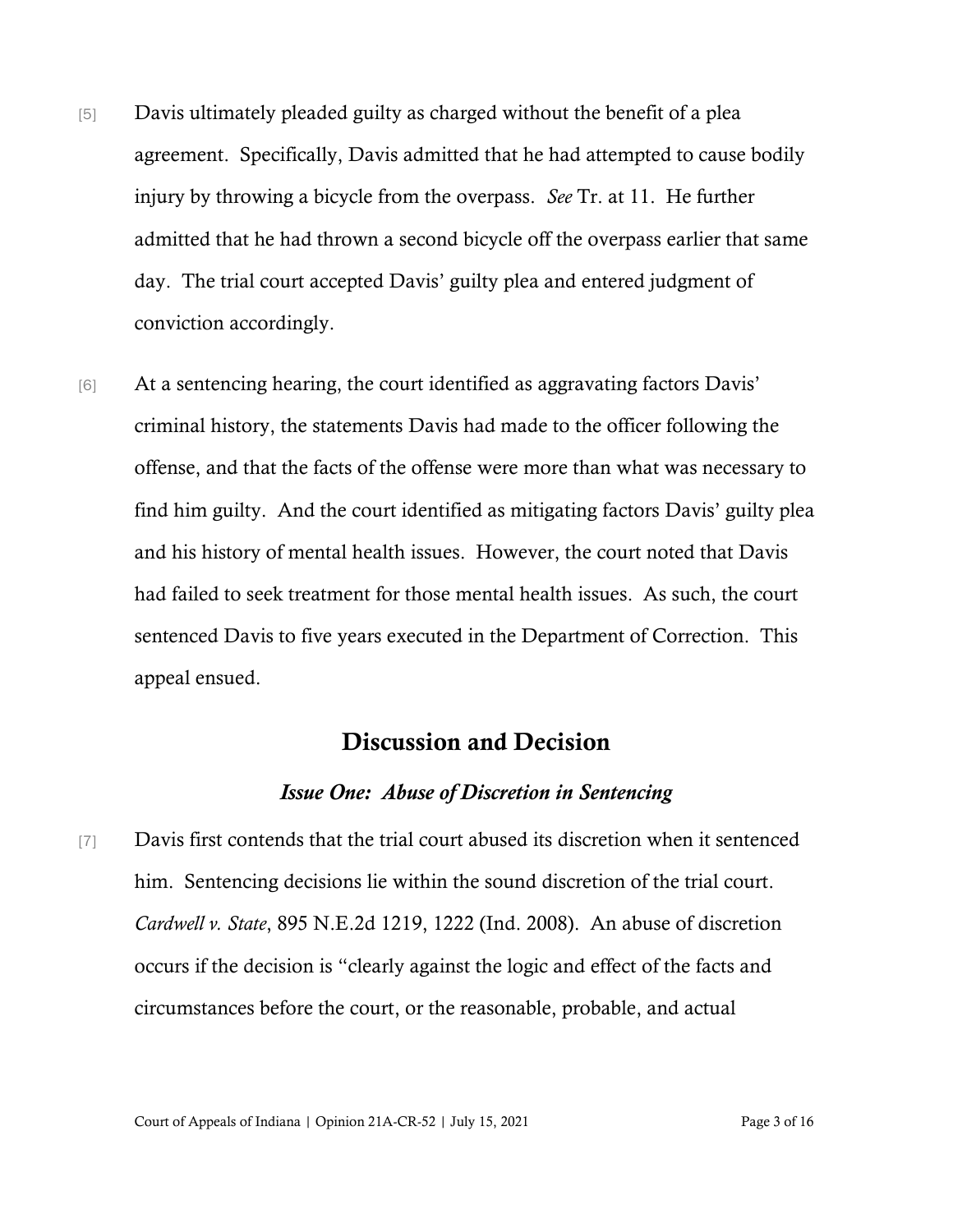deductions to be drawn therefrom." *Gross v. State*, 22 N.E.3d 863, 869 (Ind. Ct. App. 2014) (citation omitted).

[8] A trial court abuses its discretion in sentencing if it does any of the following:

(1) fails "to enter a sentencing statement at all;" (2) enters "a sentencing statement that explains reasons for imposing a sentence—including a finding of aggravating and mitigating factors if any—but the record does not support the reasons;" (3) enters a sentencing statement that "omits reasons that are clearly supported by the record and advanced for consideration;" or (4) considers reasons that "are improper as a matter of law."

*Id*. (quoting *Anglemyer v. State*, 868 N.E.2d 482, 490-91 (Ind.), *clarified on reh'g on other grounds*, 875 N.E.2d 218 (Ind. 2007)).

[9] The sentencing range for a Level 5 felony is one year to six years, with an advisory sentence of three years. Ind. Code  $\S 35-50-2-6(b)$  (2020). Here, at sentencing, the court identified as an aggravating factor Davis' criminal history, which includes seven juvenile adjudications and nine convictions as an adult,<sup>[1](#page-3-0)</sup> as well as two failed attempts at probation. The court also identified as aggravating factors the comments that Davis had made to the officer following the offense and that the facts of the offense exceeded those needed to prove the elements of the crime. The court identified as mitigating factors Davis' guilty

<span id="page-3-0"></span><sup>&</sup>lt;sup>1</sup> The PSI does not indicate the level of some of the offenses. *See* Appellant's App. Vol. 2 at 65-57.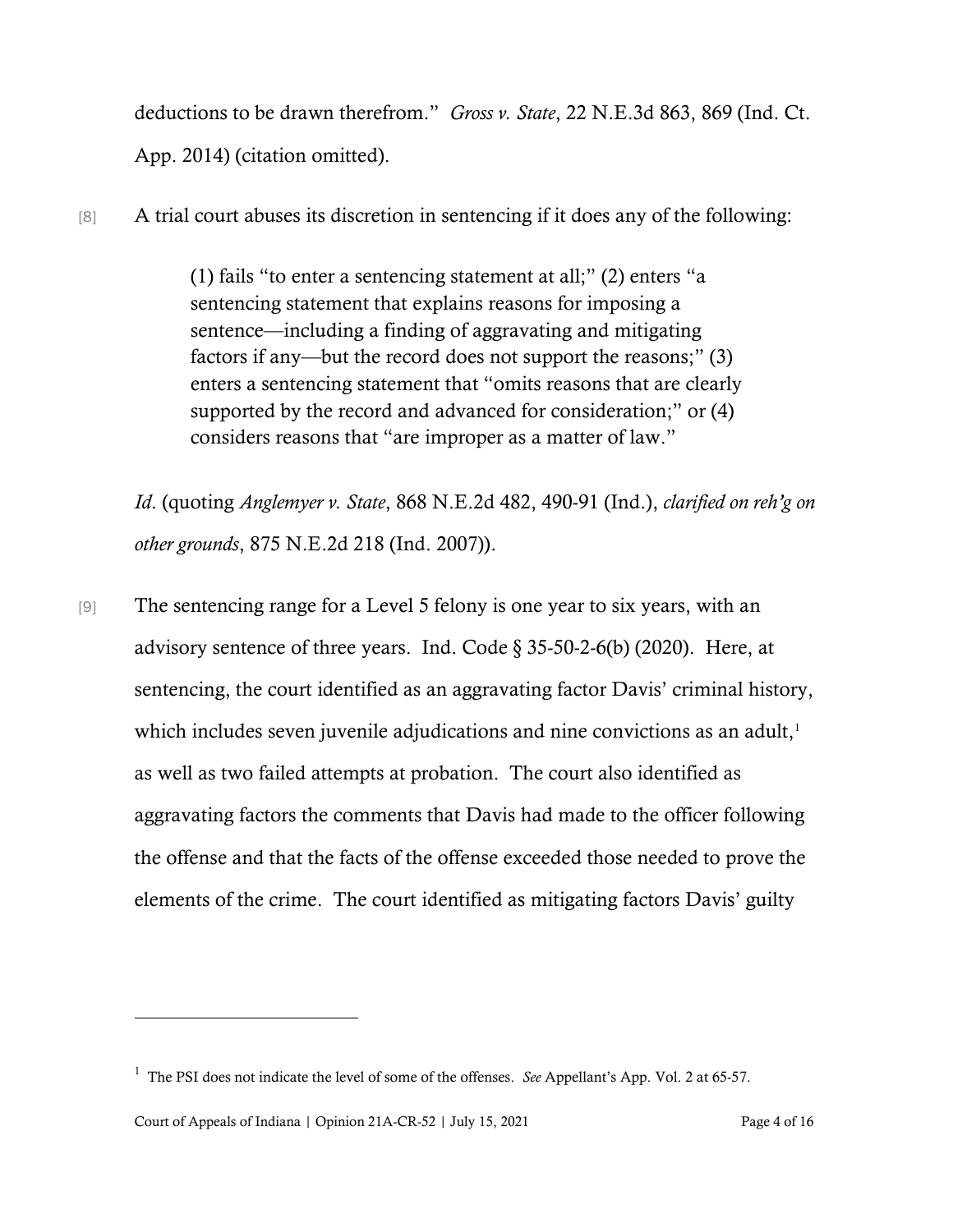plea and his history of mental health issues. The court then sentenced Davis to an aggravated term of five years executed.

- [10] On appeal, Davis contends that the trial court abused its discretion when it failed to identify a mitigating factor that he contends was "clearly . . . shown" by the record. Appellant's Br. at 7. It is well settled that the finding of mitigating circumstances is within the discretion of the trial court. *Rascoe v. State*, 736 N.E.2d 246, 248-49 (Ind. 2000). An allegation that the trial court failed to identify or find a mitigating circumstance requires the defendant to establish that the mitigating evidence is both significant and clearly supported by the record. *Id*. at 249. The trial court is not obligated to accept the defendant's contentions as to what constitutes a mitigating circumstance. *Id*.
- [11] Davis maintains that the court should have found as mitigating the fact that he "called in and reported what he did and then waited nearby to be arrested." Appellant's Br. at 7. However, Davis did not make any argument at the sentencing hearing regarding that alleged mitigator. Indeed, Davis argued in favor of a lenient sentence based only on his mental health issues, his remorse, that he pleaded guilty, and that he had only committed the offense to obtain shelter. Because Davis did not advance his act of self-reporting as a mitigator for consideration by the trial court, he has waived it for appeal. *See Webb v. State*, 941 N.E.2d 1082, 1089 (Ind. Ct. App. 2011).
- [12] Waiver notwithstanding, Davis has not demonstrated that that mitigator is significant. Davis' only argument on this issue is that he "saved the [S]tate the

Court of Appeals of Indiana | Opinion 21A-CR-52 | July 15, 2021 Page 5 of 16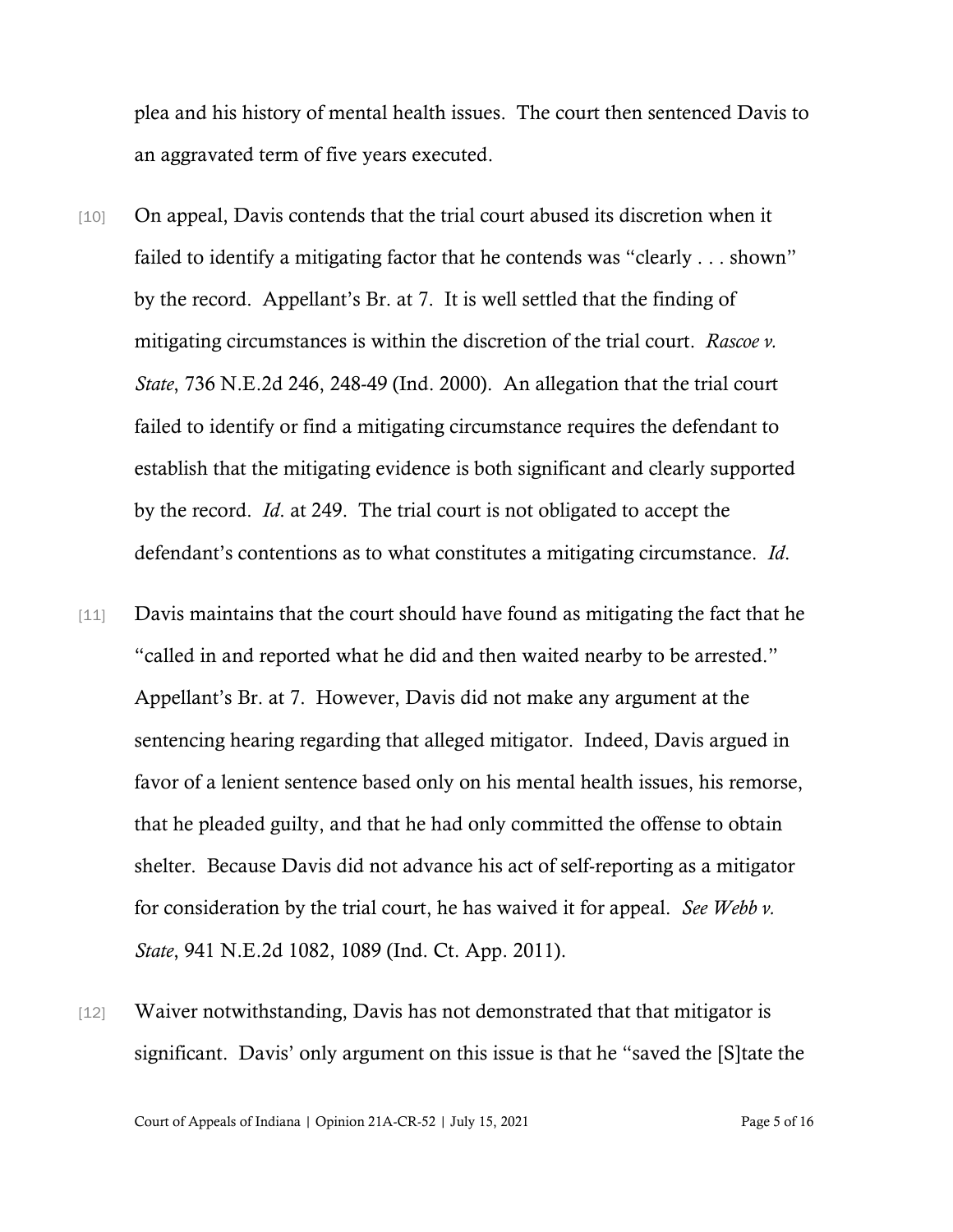trouble of trying to identify who threw the bike and then finding him." Appellant's Br. at 7. But Davis does not acknowledge that he admitted that he wanted to be arrested to obtain "housing and food." Appellant's App. Vol. 2 at 15. Nor does he suggest how this purported mitigator would add weight not already accounted for by the trial court's assessment that Davis' acceptance of responsibility and mental health issues entitled him to mitigating weight. Further, at only thirty-three years old, Davis' criminal history includes seven adjudications as a juvenile and nine convictions as an adult, and Davis has had his probation revoked twice. And, as the trial court found, Davis threw a bicycle off an overpass onto a busy interstate during rush hour, which amounted to more than what was needed to convict him of attempted overpass mischief. We cannot say that the trial court abused its discretion when it did not identify as a mitigator the fact that Davis reported his crime to police.

## *Issue Two: Inappropriateness of Sentence*

[13] Davis also contends that his sentence is inappropriate in light of the nature of the offense and his character. However, Davis' argument on this issue is as follows:

> There was nothing in this case which made it more serious than any other case involving overpass mischief. The [S]tate argued that the crime was more serious because it happened just after rush hour as opposed to the wee hours of the morning. Given the speed at which traffic moves on interstates at night, it would seem to be unlikely that at night a driver would have time to spot a relatively low profiled item like a bike in his headlights, recognize the danger and take evasive action. At 70 miles per hour a driver is covering over 100 feet a second.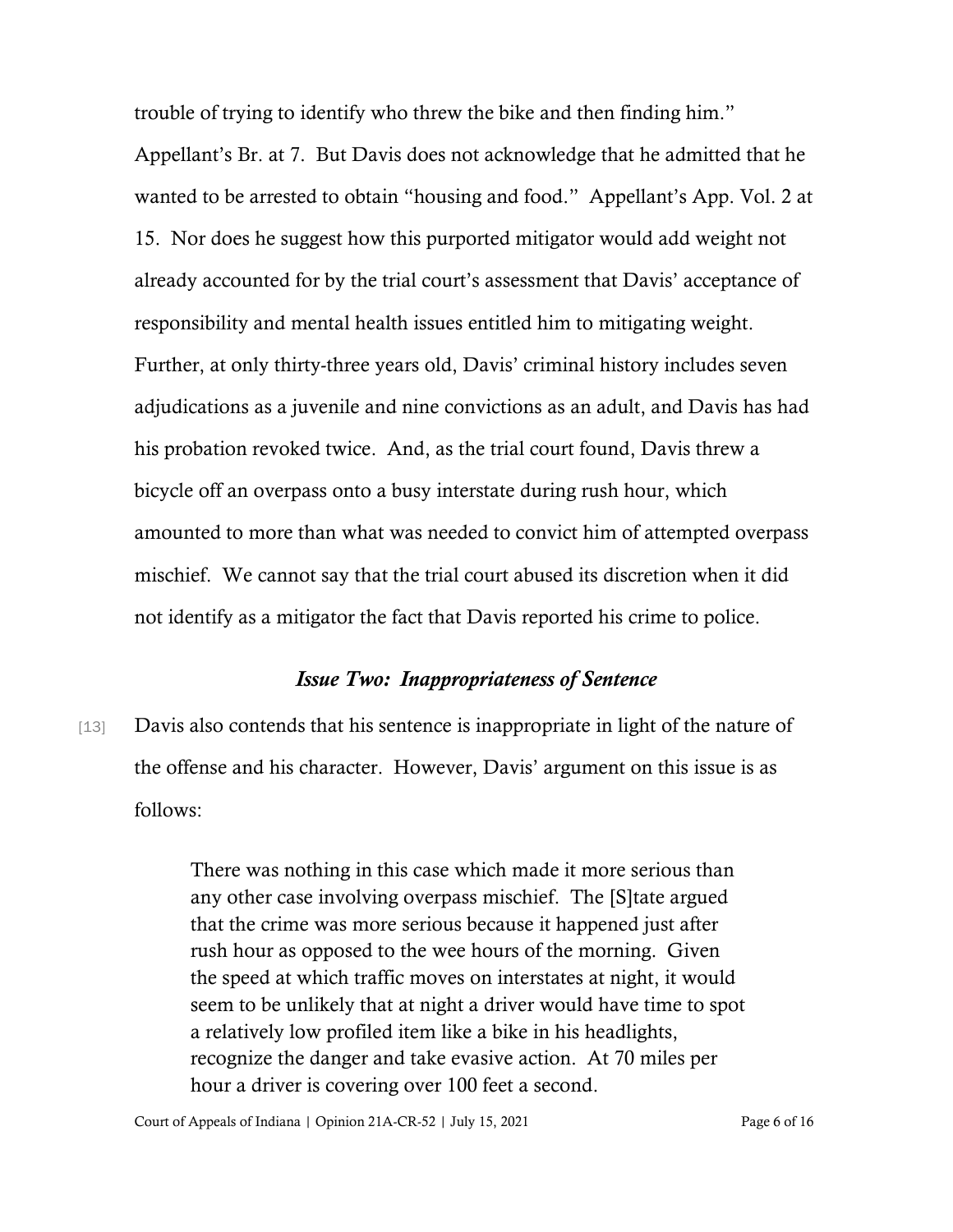Appellant's Br. at 8 (citation omitted). In other words, Davis' argument is simply that his five-year executed sentence is inappropriate only in light of the nature of the offense. He makes no argument that his sentence is inappropriate in light of his character.

- [14] However, that argument, by itself, is not sufficient to invoke this Court's authority to revise a sentence under Indiana Appellate Rule 7(B). As this Court has previously explained, revision of a sentence under Rule 7(B) "requires the appellant to demonstrate that his sentence is inappropriate in light of the nature of the offense *and* the character of the offender." *Sanders v. State*, 71 N.E.3d 839, 843 (Ind. Ct. App. 2017) (quotation marks omitted, emphasis in original), *trans. denied*. The language of that rule plainly requires "the appellant to demonstrate that his sentence is inappropriate in light of *both* the nature of the offenses and his character." *Id*. (quotation marks omitted, emphasis in original). Because Davis' argument on appeal does not address his sentence in relation to his character, he has waived our review of the appropriateness of his sentence. *See id*.
- Court of Appeals of Indiana | Opinion 21A-CR-52 | July 15, 2021 Page 7 of 16 [15] There is a split of opinion on how to apply Appellate Rule  $7(B)$ . For example, this Court has previously held that we can review and revise a sentence based only on a *consideration* of both prongs without requiring the appellant to *prove* both. *See, e.g., Connor v. State*, 58 N.E.3d 215, 219 (Ind. Ct. App. 2016). But Rule 7(B) is not written in the disjunctive. Rather, that rule uses the word "and" not "or." "And" is a coordinating conjunction, which connects words that are of equal importance in the sentence. Indeed, as our Supreme Court has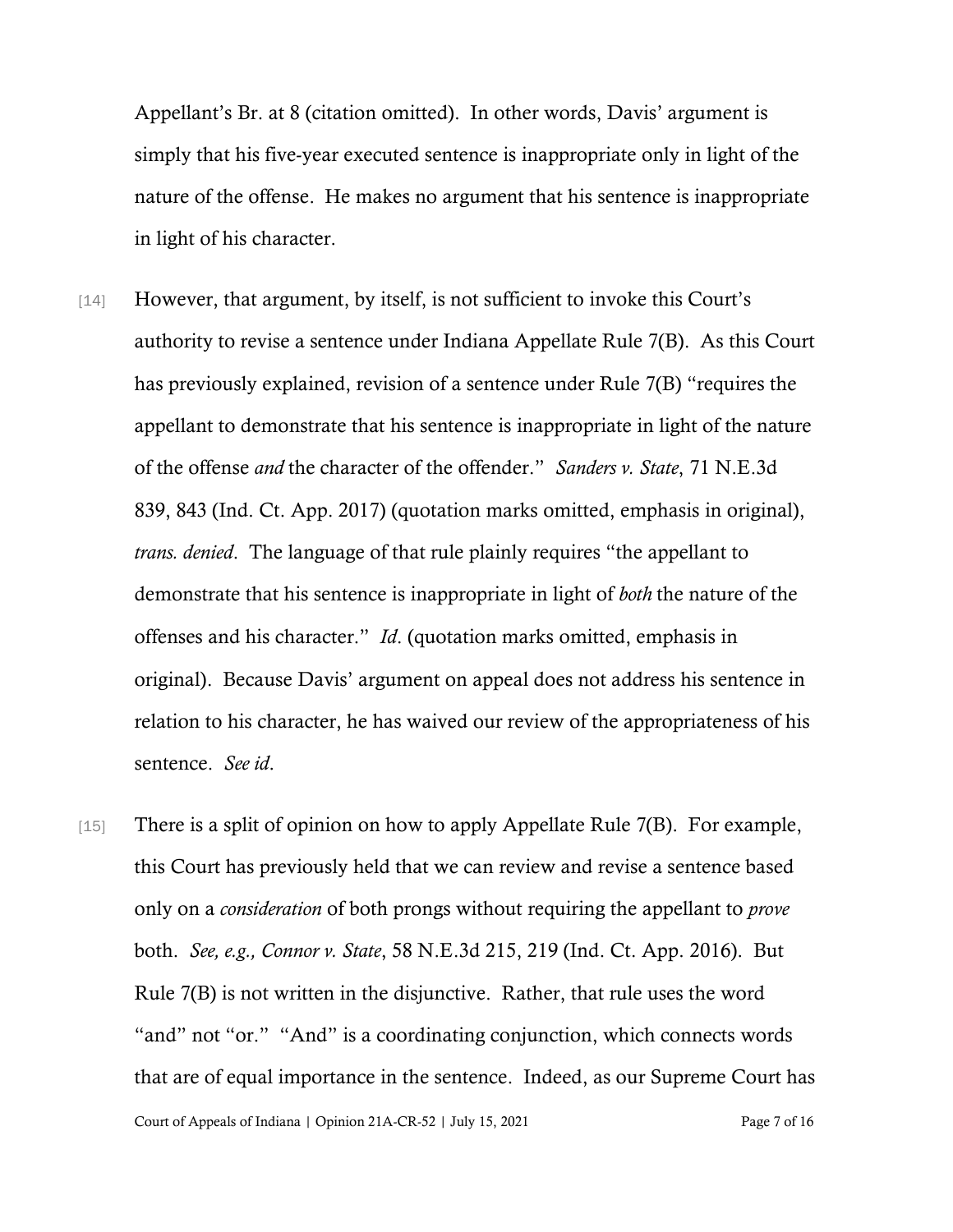pointed out, the current version of the rule was drafted to permit appellate review of sentences "when certain broad *conditions* are satisfied." *Childress v. State*, 848 N.E.2d 1073, 1079 (Ind. 2006) (emphasis added). The Court further stated that "a defendant must persuade the appellate court that his or her sentence has met this inappropriateness standard of review." *Id*. at 1080. In other words, the Supreme Court has expressly declared that Rule 7(B) establishes the necessary conditions—plural—that an appellant must prove have been satisfied. And those conditions, under the plain language of the rule, include *both* the nature of the offense *and* the character of the offender.

- [16] For this Court to consider or address both prongs of Rule 7(B) in the absence of an appellant's own cogent argument, we would have to become an advocate for the appellant, which is not our role. *See, e.g., Thacker v. Wentzel*, 797 N.E.2d 342, 345 (Ind. Ct. App. 2003). As in all appeals, an appellant under Rule 7(B) has the burden to demonstrate entitlement to relief. If the appellant were only required to prove one of the conditions of Rule 7(B), his burden would be reduced by half, and our standard of review would be diluted. Accordingly, Rule 7(B) plainly requires "the appellant to demonstrate that his sentence is inappropriate in light of *both* the nature of the offenses and his character." *Sanders*, 71 N.E.3d at 843 (quotation marks omitted, emphasis in original), *trans. denied*.
- Court of Appeals of Indiana | Opinion 21A-CR-52 | July 15, 2021 Page 8 of 16 [17] Waiver notwithstanding, Davis has failed to persuade us that his five-year executed sentence is inappropriate. Indiana's flexible sentencing scheme allows trial courts to tailor an appropriate sentence to the circumstances presented, and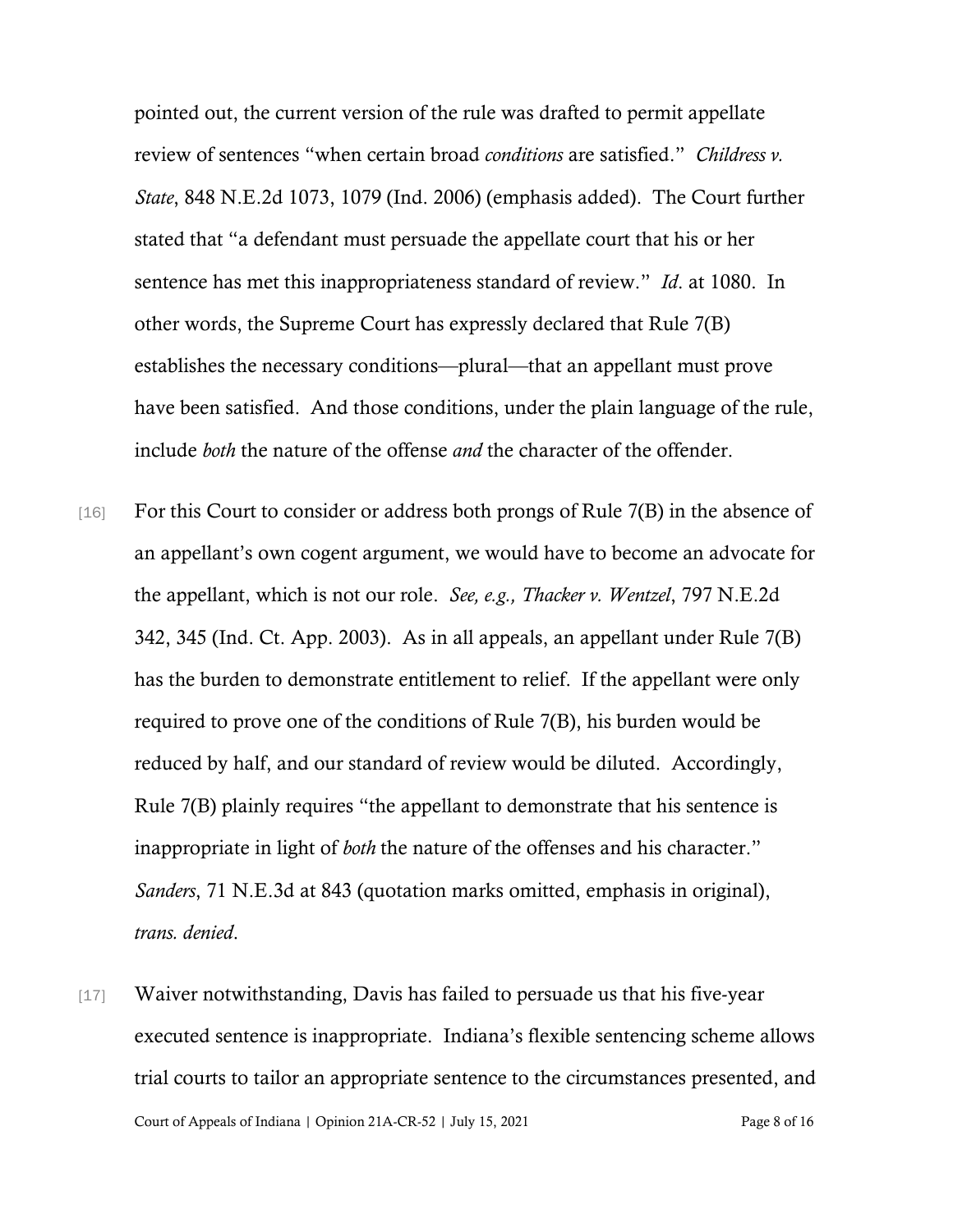the trial court's judgment "should receive considerable deference." *Cardwell*, 895 N.E.2d at 1222. Whether we regard a sentence as inappropriate at the end of the day turns on "our sense of the culpability of the defendant, the severity of the crime, the damage done to others, and myriad other facts that come to light in a given case." *Id*. at 1224. The question is not whether another sentence is more appropriate, but rather whether the sentence imposed is inappropriate. *King v. State*, 894 N.E.2d 265, 268 (Ind. Ct. App. 2008). Deference to the trial court "prevail[s] unless overcome by compelling evidence portraying in a positive light the nature of the offense (such as accompanied by restraint, regard, and lack of brutality) and the defendant's character (such as substantial virtuous traits or persistent examples of good character)." *Stephenson v. State*, 29 N.E.3d 111, 122 (Ind. 2015).

- [18] Here, Davis has not shown that his sentence is inappropriate. With respect to the nature of the offense, Davis threw a bicycle off an overpass onto an interstate during rush hour. Contrary to Davis' assertions, the potential for harm was greater at that time. Indeed, Davis declared to the police officer his intent to do harm, namely, that he had thrown the bicycle off the overpass in an attempt to "make a vehicle crash and cause death" and that he wished the bicycle had caused a "ten car pile up." Appellant's App. Vol. 2 at 15. And Davis admitted to having thrown another bicycle off the overpass hours earlier.
- Court of Appeals of Indiana | Opinion 21A-CR-52 | July 15, 2021 Page 9 of 16 [19] As to his character, Davis has a lengthy criminal history that includes seven juvenile adjudications and nine adult convictions. In addition, Davis has had his probation revoked twice. Further, following his placement at the Madison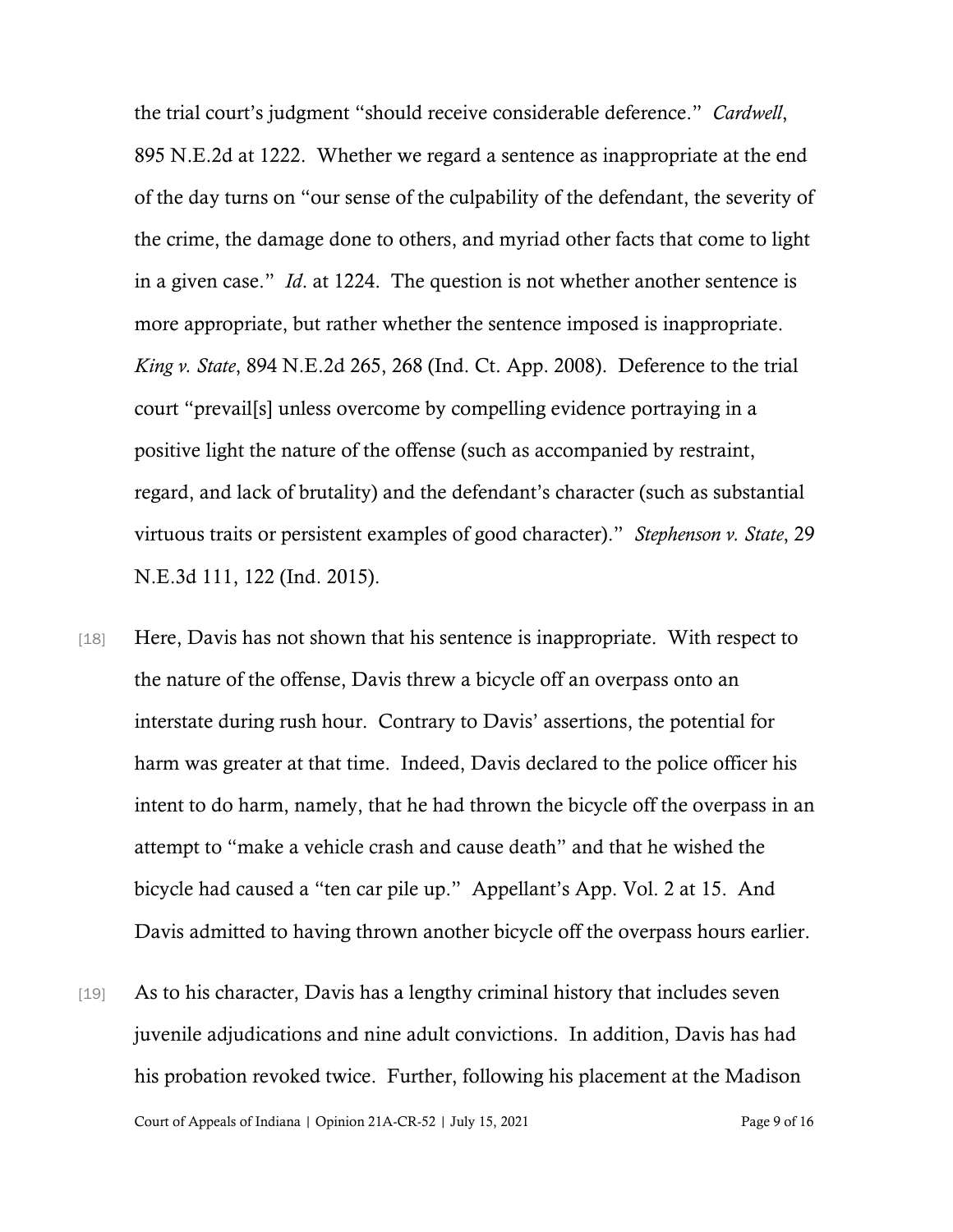County Sheriff's Department for the instant offense, Davis threw feces on staff and destroyed expensive electronics, which reflects poorly on his character. And Davis has failed to seek treatment for his mental health issues. As such, we cannot say that Davis' sentence is inappropriate in light of the nature of the offense and his character.

[20] In sum, the trial court did not abuse its discretion when it sentenced Davis. And Davis' sentence is not inappropriate in light of the nature of the offense and his character. We therefore affirm his sentence.

[21] **Affirmed.** 

Pyle, J., concurs in result.

Tavitas, J., concurs in result with opinion.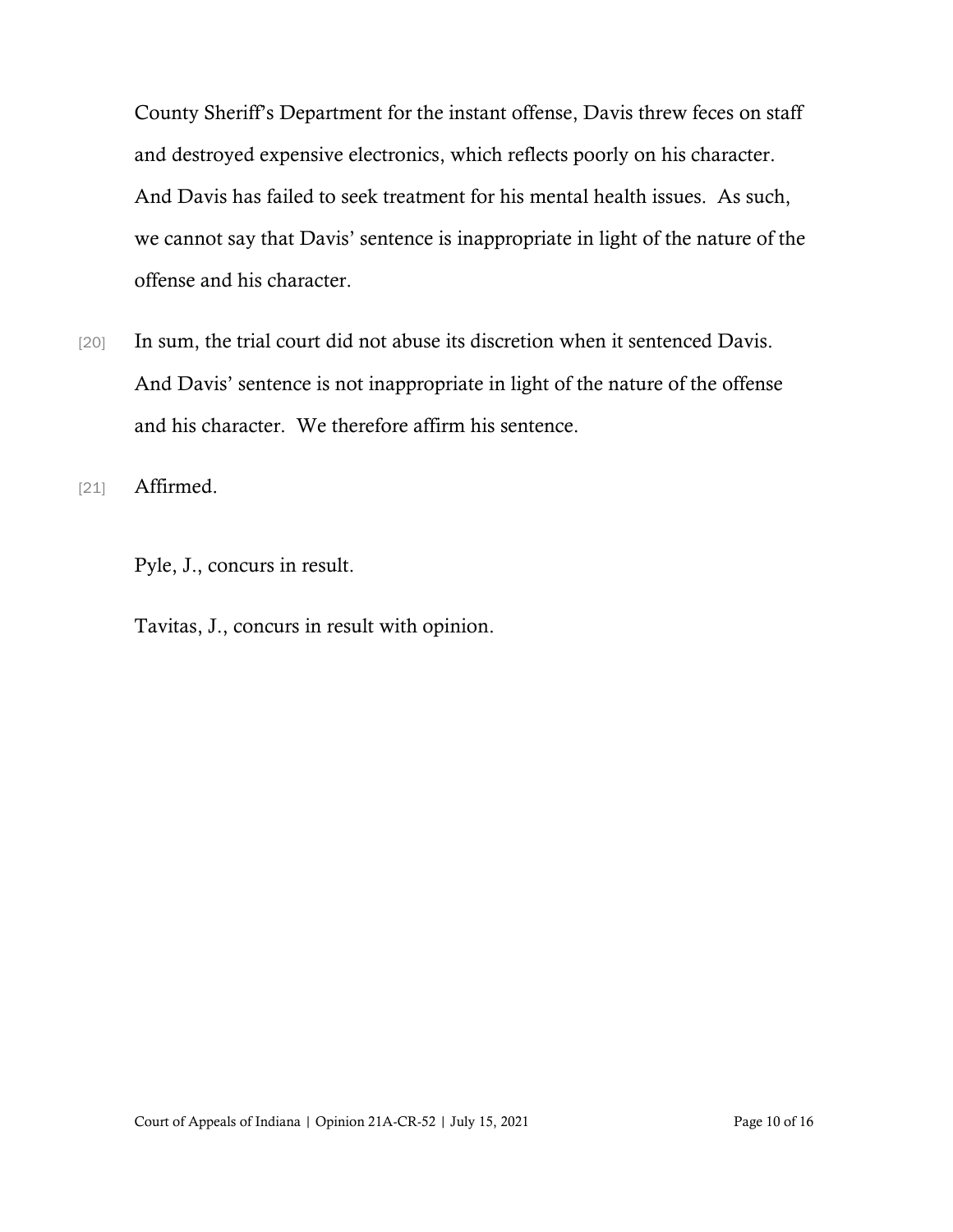# IN THE COURT OF APPEALS OF INDIANA

Stephen M. Davis, *Appellant-Defendant,*

v.

State of Indiana, *Appellee-Plaintiff.*

Court of Appeals Case No. 21A-CR-52

## Tavitas, Judge, concurring in result.

[22] I respectfully concur in the result. I write separately to express my disagreement with the majority's assertion that Appellate Rule 7(B) requires that a criminal defendant make a showing that his sentence is inappropriate in light of *both* his character *and* the nature of the offense. As Judge Bailey recently pointed out:

> Some judges construe the Court's use of the word "and" in the governing Rule and in caselaw to mean that a successful appellant must identify compelling positivity related to both the nature of the offense and to the appellant's character. *See Landske v. State*, 147 N.E.3d 387 (Ind. Ct. App. 2020). Other judges are persuaded that an appellant is not required to independently show revision is warranted with reference to each prong, because the role of this Court is to "ultimately balance" what is known of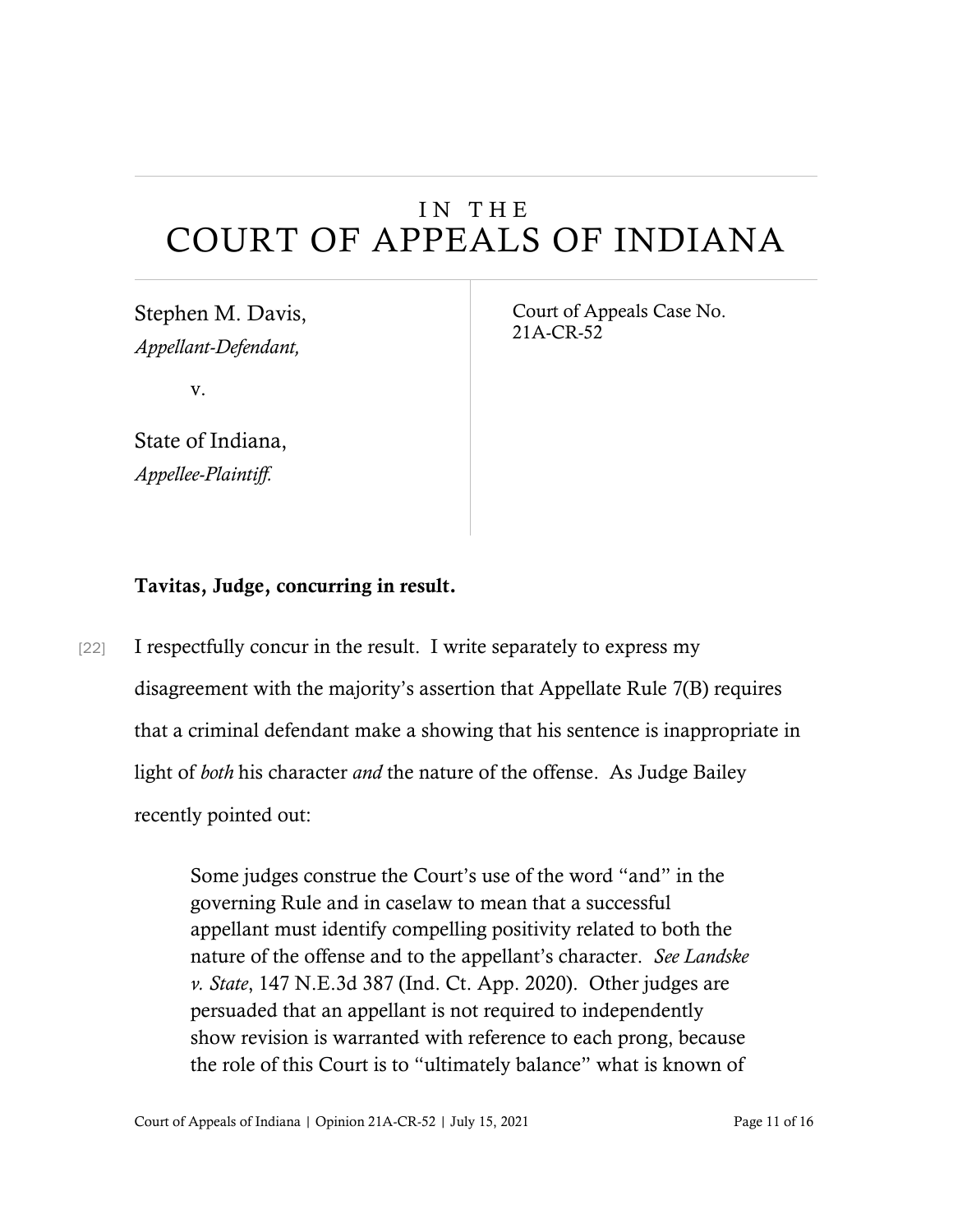the nature of the offense and the character of the offender. *Connor v. State*, 58 N.E.3d 215, 218 (Ind. Ct. App. 2016).

*Turkette v. State*, 151 N.E.3d 782, 790 (Ind. Ct. App. 2020) (Bailey, J., concurring), *trans. denied.*

- [23] I find myself in the latter camp. A formalistic reading of Rule  $7(B)$ , in my opinion, belies the rule's purpose. The rule is intended to express a constitutional power: "review and revision of sentences for defendants in all criminal cases." Ind. Const. art. 7,  $\S 6$ . The power springs from a commitment to fundamental fairness. The contours of this power are determined by rules promulgated by our Supreme Court. Nevertheless, the authority to determine the propriety of a criminal sentence is an independent discretionary exercise, separate from the question of whether a trial court has abused its discretion. Such a determination, in my view, must necessarily be made holistically, particularly in instances where the statutory definition of a given crime forecloses entirely a conclusion that the nature of the offense renders the sentence inappropriate.<sup>[2](#page-11-0)</sup>
- [24] The language in our case law reflects this purpose. *Satterfield v. State*, 33 N.E.3d 344, 355 (Ind. 2015) ("We conclude that Satterfield has not carried his burden

<span id="page-11-0"></span><sup>&</sup>lt;sup>2</sup> Felony child molestation, for example, will surely not be accompanied by "compelling evidence portraying in a positive light the nature of the offense (such as accompanied by restraint, regard, and lack of brutality) . . . ." *Stephenson v. State*, 29 N.E.3d 111, 122 (Ind. 2015). Yet, our jurisprudence is, relatively speaking, replete with sentence reductions for those convicted of child molestation.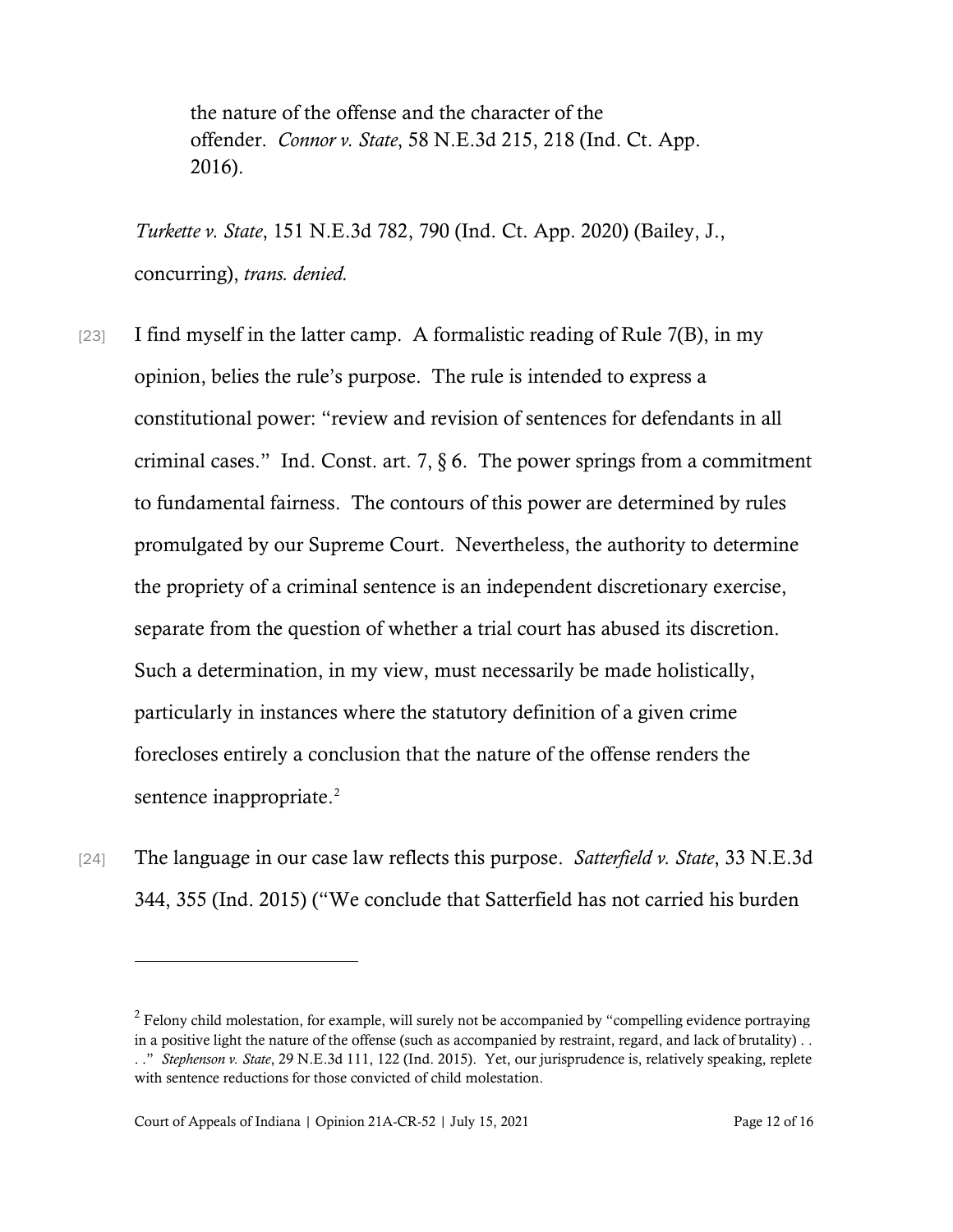to show that the nature of his offense or his character warrants a reduced sentence.") (emphasis added). Inappropriateness of a sentence "'turns on *our sense* of the culpability of the defendant, the severity of the crime, the damage done to others, and *myriad other factors* that come to light in a given case.'" *Jackson v. State*, 145 N.E.3d 783, 785 (Ind. 2020) (quoting *Cardwell v. State*, 895 N.E.2d 1219, 1224 (Ind. 2008)) (emphasis added). Though we must *consider* all these factors<sup>[3](#page-12-0)</sup> when determining whether a sentence is inappropriate, it goes too far to require an appellant to demonstrate that each of the factors weighs in her favor. To do so discards the very nature of the balancing-style analysis we are called to employ.

[25] The majority asserts that Rule  $7(B)$  is not written in the disjunctive. That is true, but not necessarily relevant. Consider the following two examples:

> Example 1: The Court will determine whether a sentence is inappropriate in light of:

(1) The nature of the offense; and

(2) the character of the offender.

Example 2: The Court will determine whether a sentence is inappropriate:

<span id="page-12-0"></span> $3$  The term "factors" here is more apt than the term "prongs." Prongs are components of elements tests, whether conjunctive or disjunctive. But Rule 7(B) does not frame an elements test; rather it frames a multifactor test, sometimes requiring a balancing analysis.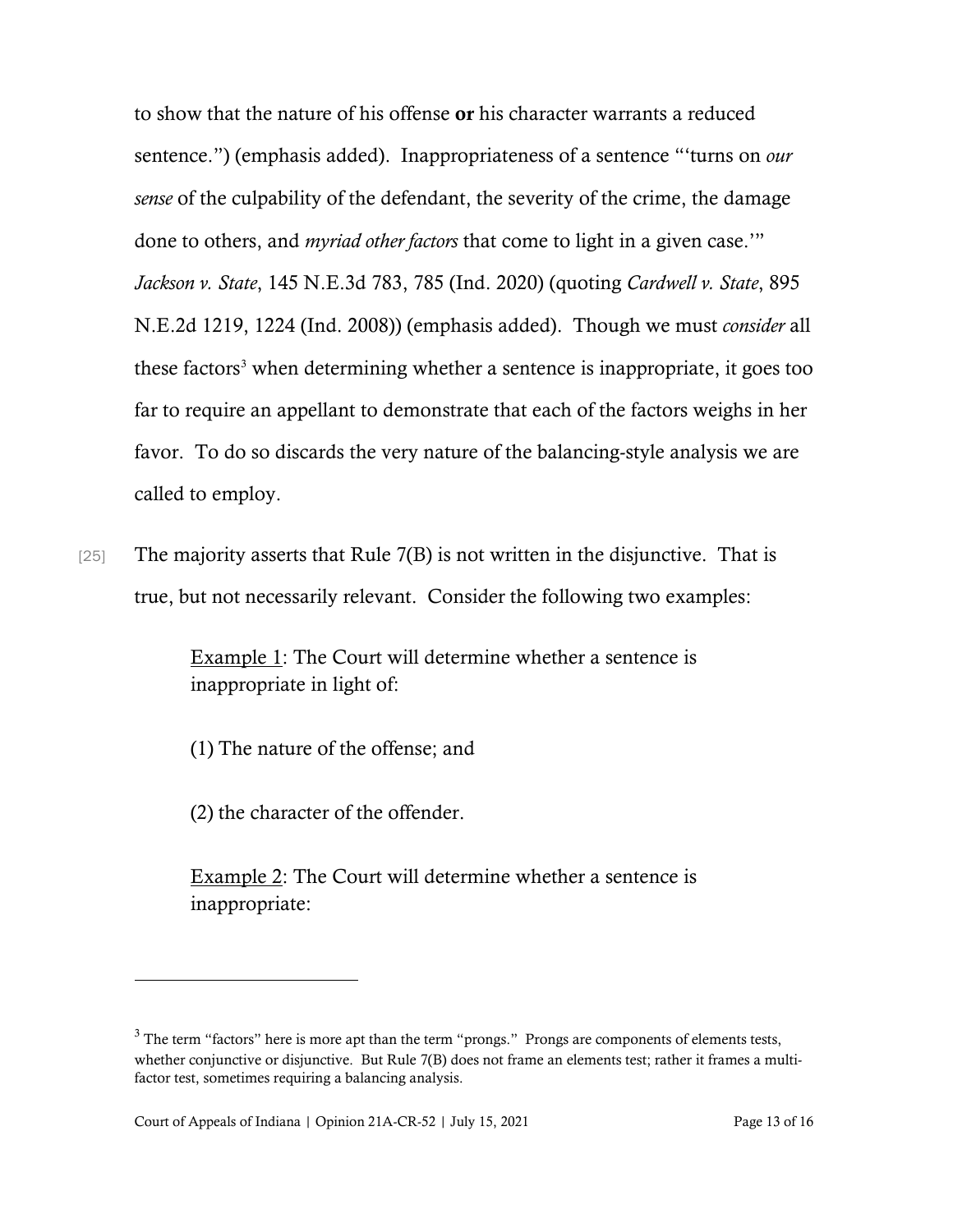- (1) in light of the nature of the offense; and
- (2) in light of the character of the offender.

The first example implies a single act—determining the propriety of a sentence—and then provides a list of factors to consider when making that determination. The second example evinces two acts: first determining whether a sentence is inappropriate in light of the nature of the offense, and *then* separately determining whether the crime is inappropriate in light of the character of the offender. I find the first example to be a more compelling reading of Rule 7(B) and the single act it asks of a reviewing court: to determine whether a sentence is inappropriate.

[26] My interpretation of Rule 7(B) finds support in the fact that our Supreme Court has issued opinions regarding Appellate Rule 7(B) which have focused primarily—if not entirely—on one factor, while assigning little to no weight to the other. *See, e.g., Mullins v. State*, 148 N.E.3d 986, 987 (Ind. 2020); *Wampler v. State*, 67 N.E.3d 633, 635 (Ind. 2017); *Eckelbarger v. State*, 51 N.E.3d 169, 170 (Ind. 2016). Moreover, in at least one case, our Supreme Court has granted a sentence reduction while explicitly recognizing that the petitioner argued only one factor of Rule 7(B). *See Hamilton v. State*, 955 N.E.2d 723, 726-27 (Ind. 2011) (granting sentence reduction despite petitioner "not call[ing] [the Court's] attention to any aspects of his character that argue for a reduction in his sentence").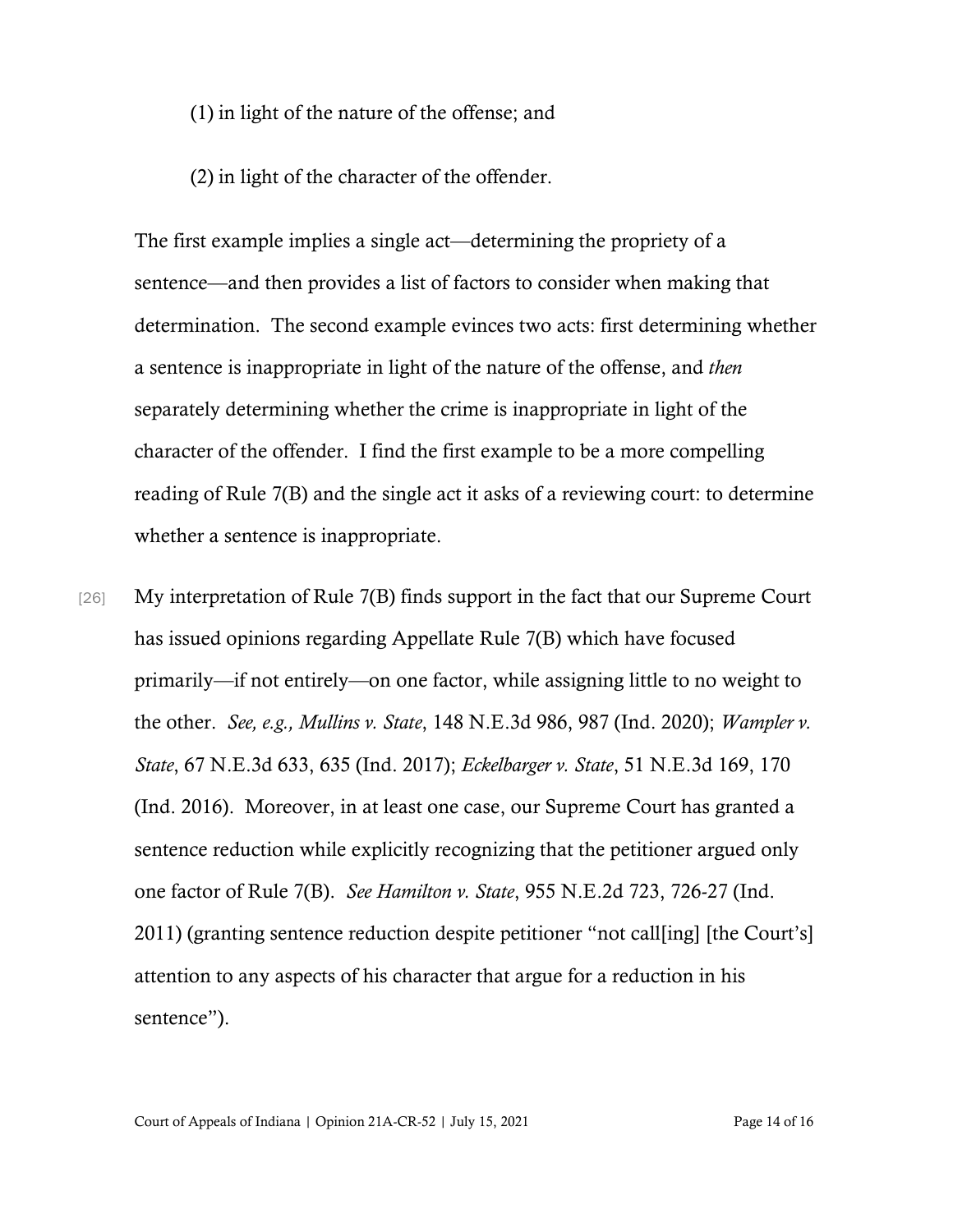[27] In still other cases, our Supreme Court issues sentence reductions while explicitly recognizing that the petitioner has failed to establish that one of the factors weighs in favor of such a reduction. For example:

> Stidham's crimes were horrific. A night that started as friends playing guitars together escalated through a series of crimes until the victim was brutally murdered. Stidham and two others severely beat the victim in his own home and stole some of his possessions. They gagged the victim and forced him into his van, with Stidham chasing down the victim when he tried to escape. The group then drove the victim's van, with the victim and his possessions inside, to a hidden riverbank where they violently stabbed the victim forty-seven times before callously throwing his body in the river. The brutal nature of the offenses does not weigh in favor of finding Stidham's sentence inappropriate.

*State v. Stidham*, 157 N.E.3d 1185, 1195 (Ind. 2020), *reh'g denied* (emphasis added). The Court proceeded to reduce Stidham's 138-year sentence to eightyeight years, based solely on an analysis of aspects of Stidham's "character."

[28] This issue is of no small moment. By my count, this Court issued 295 opinions pertaining to Rule 7(B) last year, out of a total of 1,507 criminal matters addressed. *See*, CT. OF APPEALS OF IND., 2020 ANNUAL REPORT at 7 (2020), https://www.in.gov/courts/appeals/files/2020-coa-annual-report.pdf. Thus, Rule 7(B) claims were raised in just shy of twenty percent of the criminal cases arriving for consideration in this Court. Moreover, this split in interpretation means that a given appellant's chances of a sentence reduction, which are already slim, may be whittled down even further based on the arbitrary factor of which judges happen to sit on the panel that reviews the case.

Court of Appeals of Indiana | Opinion 21A-CR-52 | July 15, 2021 Page 15 of 16